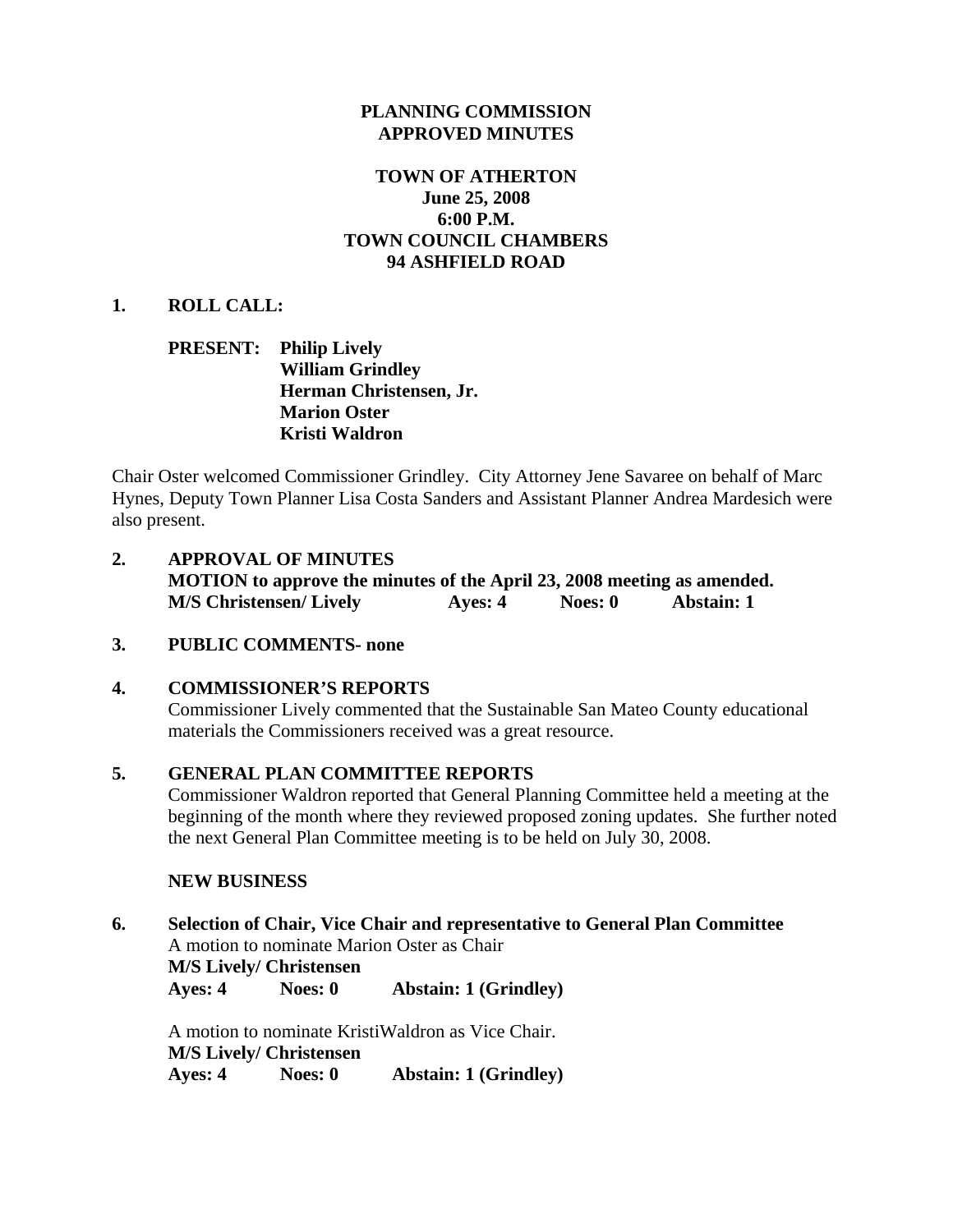A motion to nominate Kristi Waldron and Herman Christensen as representatives to the General Plan Committee.

 **M/S Lively/ Oster Ayes: 4 Noes: 0 Abstain: 1 (Grindley)** 

**7. Master Plan Update- 1000 El Camino Real-** Menlo College Master Plan Updated for 2008

Deputy Town Planner Lisa Costa Sanders stated that the Menlo College does not have any changes to its previously submitted Master Plan.

Commissioner Lively noted that it seems as though Menlo College is submitting the same Master Plan Update as before. He noted that one of the tables; "Enrollment Projections" should be updated and other tables also updated.

Commissioner Christensen also agreed with Commissioner Lively. He further noted that the Master Plan Update made no mention of the portion of land in conflict with Menlo School.

Chair Oster noted that Menlo College has a new President. Menlo College representatives were not present at the meeting.

**MOTION to continue this item to the July 23, 2008 meeting. M/S Christensen/ Lively Ayes: 5 Noes: 0**

**8. Conditional Use Permit - 2 Valley –**Conditional Use Permit to allow a trellis to be located in the front yard. Atherton Municipal Code Section 17.36.165

**MOTION to continue this item to the July 23, 2008 meeting.** 

**M/S Oster/ Waldron Ayes: 5 Noes: 0** 

**9. Conditional Use Permit- 75 Rosewood Drive-** Conditional Use Permit to allow occupancy of an accessory structure during the remodel of the main residence. Atherton Municipal Code Section 17.36.055(D)

Assistant Planner, Andrea Mardesich presented the staff report. She reported a correction to the staff report. She indicated staff's support for the Conditional Use Permit.

Commissioner Christensen noted that the distinguishing difference between an accessory structure and second dwelling unit is location and size. Ms. Mardesich confirmed correct, if lived in more than 30 days in a year and met the objective criteria (size and location), it would be considered a second dwelling unit.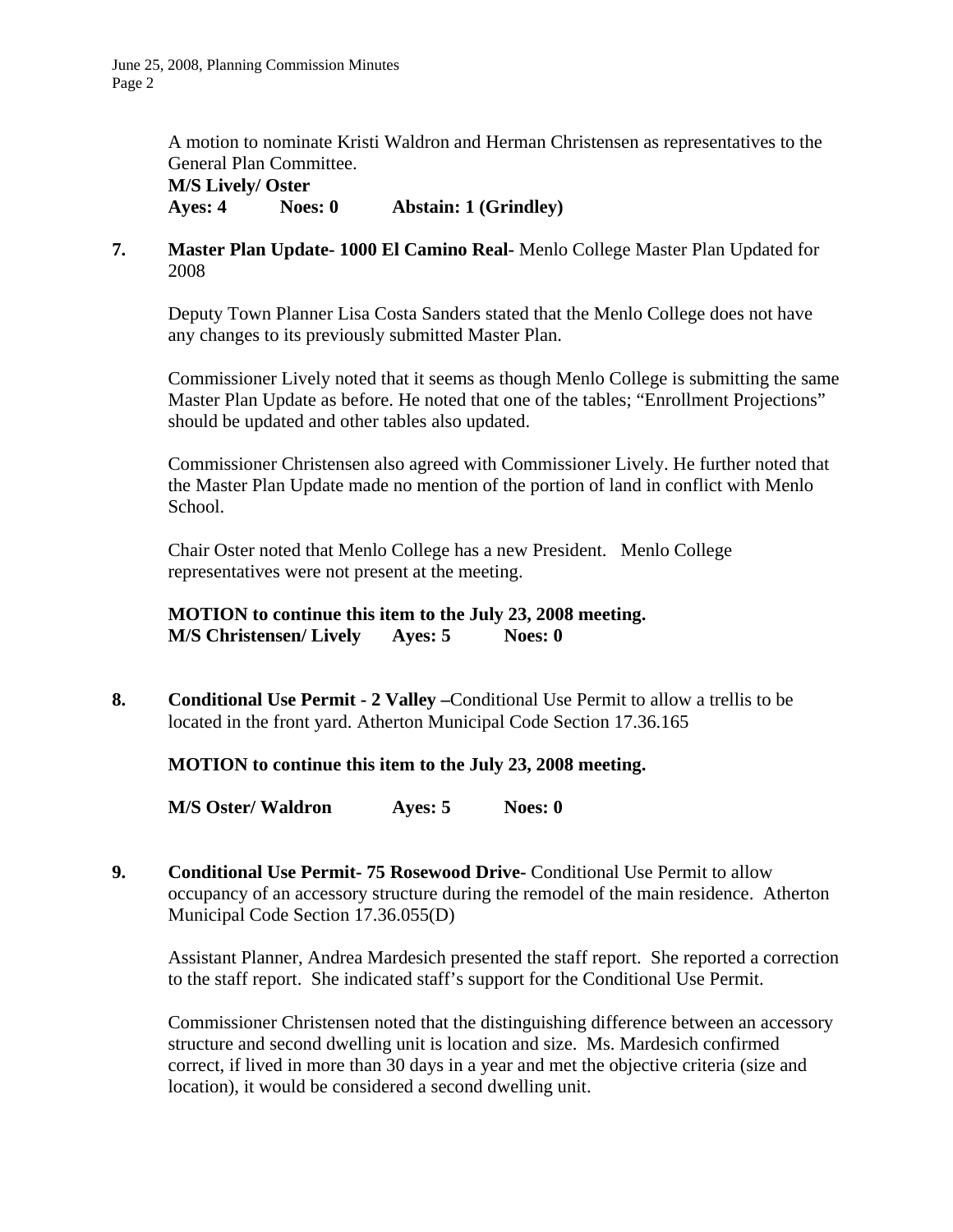Commissioner Christensen questioned whether it is an accessory structure if greater than 650 square feet and has a kitchen. Ms. Costa Sanders noted there are a number of differences between accessory structures and second dwelling units. Commissioner Lively commented that the main difference between the two is a second dwelling structure is included in the buildable area of the lot. Ms. Costa Sanders noted that the accessory structure could be occupied for 30 days.

Commissioner Grindley questioned whether the two Oaks against the accessory structure would be in danger with the new construction.

Ms. Mardesich reported that the applicant has not yet submitted for a building permit. She noted that when the application does come in it would be reviewed by the Town Arborist, and the plans before the Commission are conceptual at this point.

## OPEN PUBLIC HEARING

Theresa Piper, property owner of 75 Rosewood. She stated that they plan to remove the two trees as an Arborist indicated they are not in great condition; one is at a 45-degree angle and the second is holding the first tree up.

Commissioner Waldron noted that there is a 23' Oak tree in the driveway. Ms. Piper noted that they plan on retaining the large Oak in the driveway.

## CLOSE PUBLIC HEARING

Commissioner Waldron expressed support for the project. Commissioner Christensen also expressed support for the Conditional Use Permit. Commission Grindley expressed support. Commissioner Lively expressed support as well.

### **MOTION to approve Conditional Use Permit to allow occupancy of an accessory structure during the remodel of the main residence. M/S Waldron/ Grindley Ayes: 5 Noes: 0**

## **Findings:**

- 1. The proposed occupancy of the accessory structure would be appropriate under the general plan of the town as outlined in this report.
- 2. The proposed occupancy of the accessory structure at the proposed location will not be detrimental or injurous to persons, property or improvements in the vicinity and will not be detrimental to the public health, peace, safety, comfort, general welfare or convenience

Chair Oster advised of the 10-day appeal period.

**10. Lot Line Redesignation- 119 Atherton Avenue-** Lot Line Redesignation to designate the west property line (Atherton Avenue) as the front property line. Atherton Municipal Code Section 17.60.050.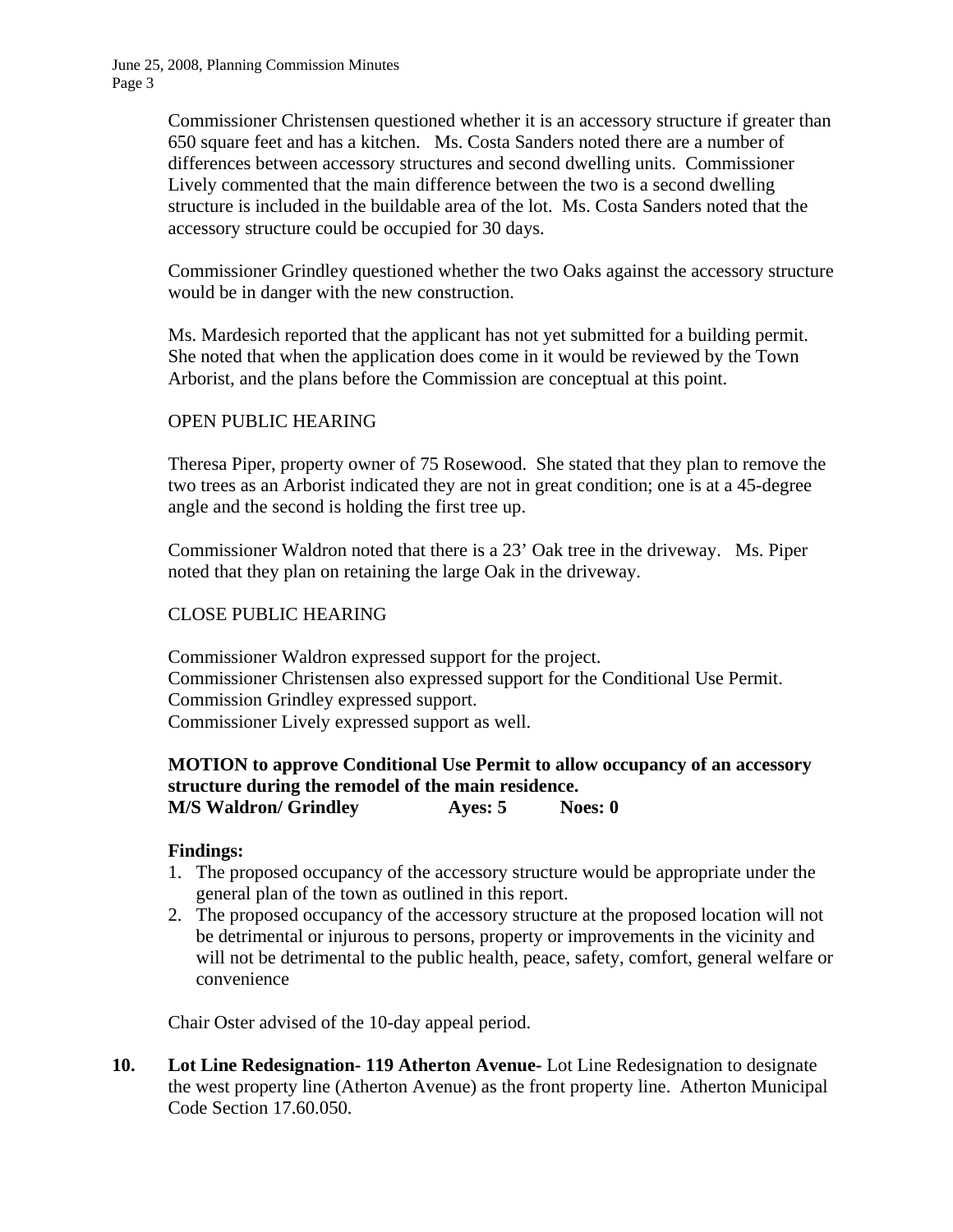Deputy Town Planner, Lisa Costa Sanders presented the Staff report and indicated support for the item with the request of an additional condition that the lot line certificate not be effective until the main residence is demolished.

Commissioner Grindley questioned whether the owners traveled a lot, as it seems as though none of the Commissioners gained access.

Chair Oster noted that she was on the Planning Commission in 1999 and doesn't recall reviewing a lot line adjustment at this location.

Ms. Costa Sanders noted that staff did not find formal records of the Commission approving a lot line redesignation, but because on the building plans show Edwards at the front property line and an addition was built utilizing Edwards as the front, it is recognized by the Town as such.

## OPEN PUBLIC HEARING

Hillary Charlton, property owner of 119 Atherton Avenue was present to respond to any questions. Chair Oster noted none of the Commissioners had the opportunity to access the property. Ms. Charlton noted their item was supposed to be addressed back in May and due to the continuation to the June 25, 2008 meeting; they were out of the country over the last couple of weeks on a planned vacation.

## CLOSE PUBLIC HEARING

Commissioner Christensen expressed support for the lot line redesignation.

Commissioner Grindley also expressed support.

Commissioner Lively expressed support.

Commissioner Waldron expressed support for this change.

Chair Oster noted she also is in agreement with the other Commissioners. She however had one question as on the plans it shows a number of trees in the area of the driveway

Project Architect noted that the driveway would remain as it is, on Edwards and therefore there will be no removal of heritage trees.

### **MOTION to approve Lot Line Redesignation to designate the west property line (Atherton Avenue) as the front property line. M/S Lively/ Waldron Ayes: 5** Noes: 0

#### **Findings:**

- 1. The proposed lot line redesignation will not be detrimental or injurous to persons, property or improvement in the vicinity and will not be detrimental to the public health, peace, safety, comfort, general welfare or convenience.
- 2. The proposed lot line redesignation for the subject site is consistent with the Town of Atherton General Plan and the purposes of that plan and Zoning Code.

Chair Oster advised of the 10-day appeal period.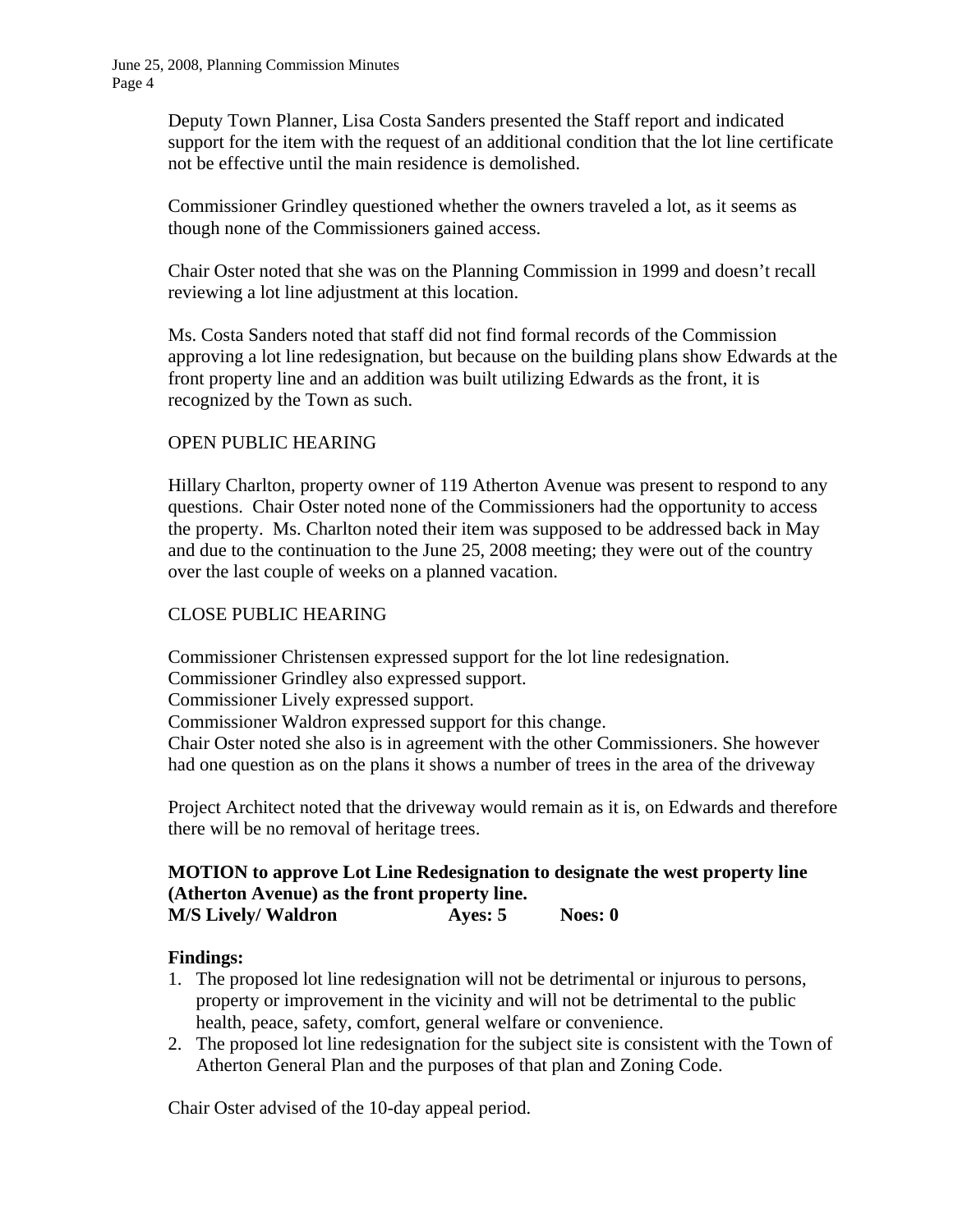June 25, 2008, Planning Commission Minutes Page 5

**11. Ordinance Amendment- Special Events Ordinance-** Ordinance amending the special events ordinance. Atherton Municipal Code Section 17.38.

 Deputy Town Planner, Lisa Costa Sanders presented the staff report. She noted that City Attorney Marc Hynes found some Constitutional issues within the existing Ordinance and has made some recommended changes. She further noted that if the Commissioners could advise her of their questions and concerns, she would review with City Attorney Marc Hynes upon his return with response at the next Planning Commission meeting.

Commissioner questions as follows:

- 1- Does this apply only to events that are open to the general public or by invitation only
- 2- Why are country clubs removed from it
- 3- How much would be the application fee/deposit
- 4- Section 17.3.8845- B1 need clarification as to whether the end time of 9:00 pm, does it includes clean up time?
- 5- Subsection B1 and B2 (general comment) the end times seem early
- 6- Would fundraisers would have an end time of 6:00 pm
- 7- The term "field use" should be defined
- 8- Requested further explanation of 17.38.0E35
- 9- Would school sponsored events be part of the proposed revised ordinance
- 10- Further clarification on where the functions are- school versus special events away from school
- 11- What does "no election of remedies" mean

Jene Savaree, Acting City Attorney noted that "no election of remedies" allows flexibility in enforcement; writing a ticket to civil action for something along the lines of having and event every weekend with out a permit.

#### OPEN PUBLIC HEARING

Jerry Gruber, City Manager, noted that historically this is a very sensitive issue within the Town and will work with Lisa Costa Sanders and Marc Hynes to address the Commissioners questions and concerns.

#### CLOSE PUBLIC HEARING

**MOTION to continue this item to the July 23, 2008 meeting. M/S Christensen/ Waldron Ayes: 5 Noes: 0**

**12.** Conditional Use Permit- 77 Rebecca Lane- Conditional Use Permit to allow a basement under an accessory structure. Atherton Municipal Code Section 17.36.190.

 Assistant Planner, Andrea Mardesich presented the staff report and indication staff support for the request.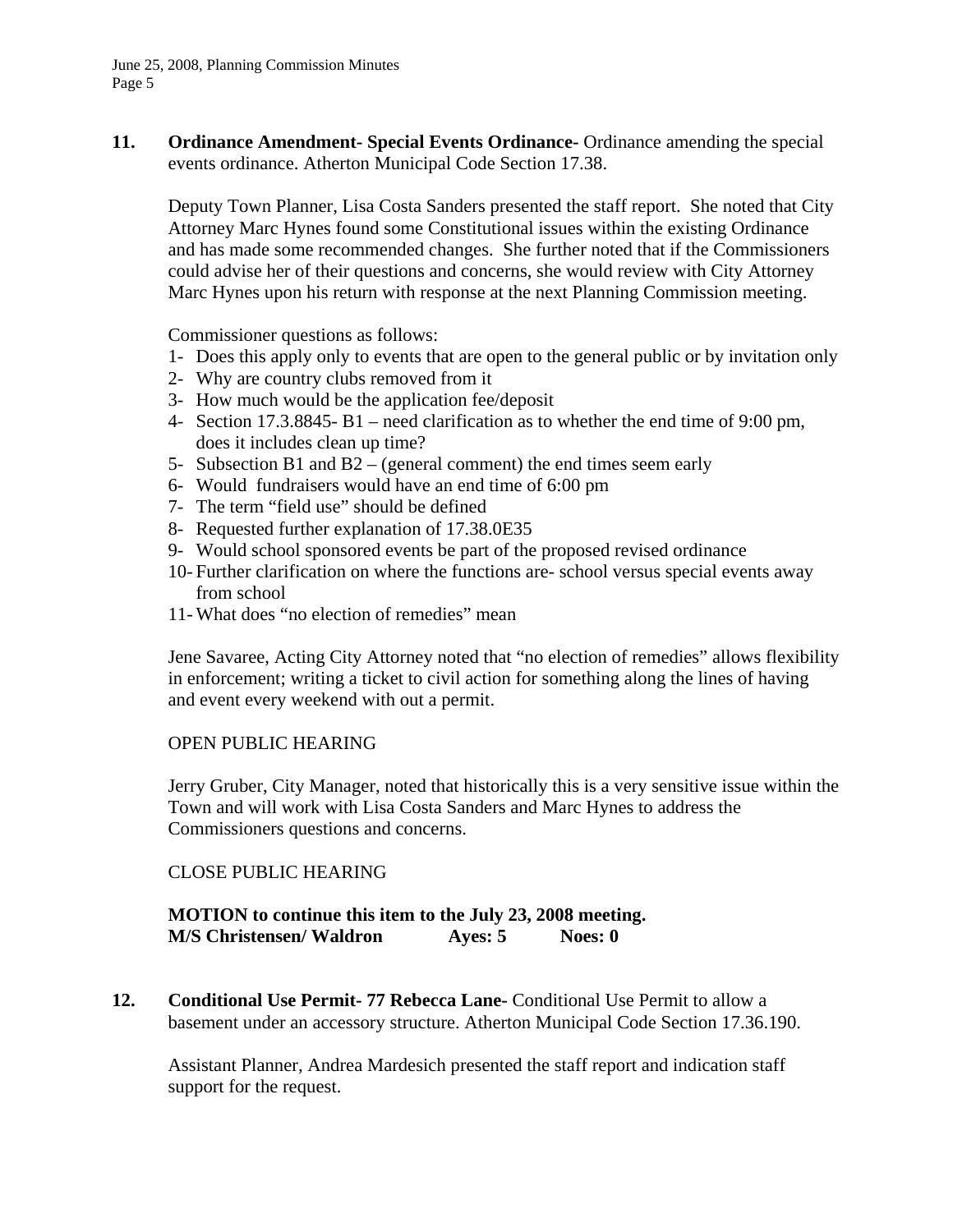June 25, 2008, Planning Commission Minutes Page 6

> Commissioner Grindley noted that it appears that where the lightwell ends dirt will fall in. Commissioner Grindley confirmed the structure is an accessory structure. Ms. Mardesich confirmed and noted that it cannot be lived in more than 30 days out of the year.

### OPEN PUBLIC HEARING

 Nancy Mark, property owner of 77 Rebecca Lane, stated that her family has lived there since 2003 and have done some remodeling and did not tear down the main residence.

 Chair Oster questioned whether the proposed basement would be used primarily for storage. Ms. Mark confirmed.

 Natalie Hyland, project designer noted that the retaining wall at the light well will continue to the landing. She further noted that it would be corrected on the plans before submittal.

 Etta May Bauer, neighbor along Rebecca Lane, expressed concern that the remodeling over the past has been very long, over 3 years. She would like to know timing for the new construction versus the Town's timing for repaving Rebecca Lane.

Chair Oster recommended Ms. Mark address her neighbor's timing concerns.

 Ms. Mark noted that in 2004 they did an interior remodel and from fall of 2005 to fall of 2006 there has been no remodeling activity at the property. She further apologized to her neighbor for the inconvenience.

 Lisa Costa Sanders stated that under the Town's construction ordinance, the permit is valid for 12 months for construction of a structure less than 2,000 square feet in area or less.

 Ms. Mark noted that she believed construction would most likely begin after the street paving has been done.

#### CLOSE PUBLIC HEARING

 Commissioner Grindley commended the owner and designer on excellent detailing and landscaping on the property.

Commissioner Lively expressed support for the proposed project.

 Commissioner Christensen also expressed support for the proposed project and feels that it is fair for the owners to have some sort of basement as most properties do so now. Commissioner Waldron shares some concerns with Mrs. Bauer however would express support for the project if it keeps within the 12 month allotted construction time. Chair Oster agreed that the basement would provide storage and extra space for the owners. She further noted that there is a magnificent Oak tree on the property and in speaking with the Project Manager she was assured that the tree would be protected. She further expressed support for the proposed structure.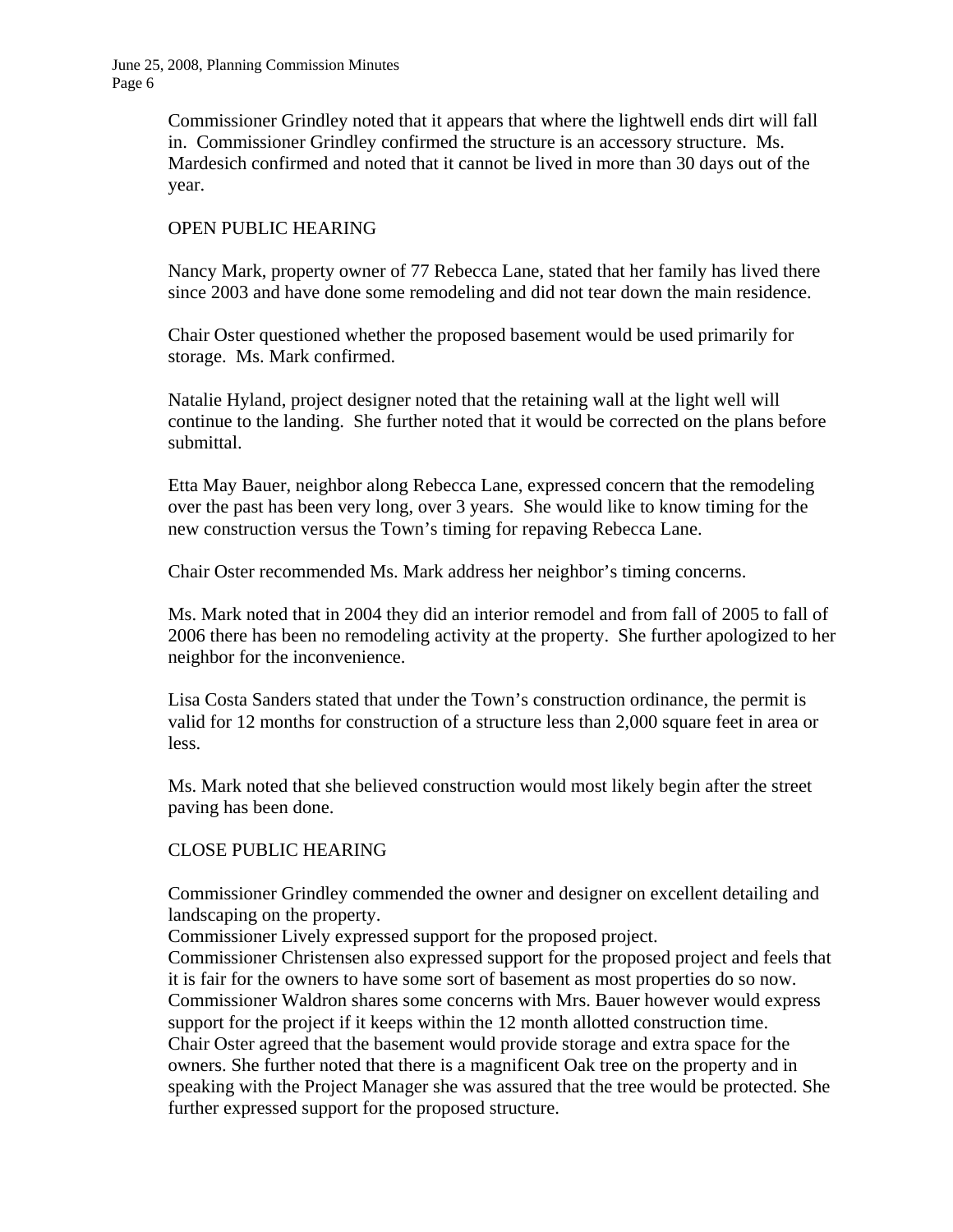# **MOTION to approve Conditional Use Permit to allow a basement under an accessory structure.**

## **M/S Grindley/ Waldron Ayes: 5** Noes: 0

## **Findings:**

- 1- The proposed basement at the proposed location will not be detrimental or injurious to person, property or improvements in the vicinity, and will not be detrimental to the public health, peace, safety, comfort, general welfare or convenience.
- 2- The proposed basement will be located and conducted in a manner in accord with the general plan and the purposes of that plan and the zoning code.
- 3- The proposed basements will not impact heritage trees, there is sufficient room for landscape screening and the lightwells are located on the interior side of the yard.

Chair Oster advised of the 10-day appeal period.

**13. Conditional Use Permit – 377 Stockbridge-** Conditional Use Permit to allow the construction of retaining walls with less than 20' separation. Atherton Municipal Code Section 17.36.195.

Assistant Planner, Andrea Mardesich presented the staff Report and indicated staff support for the request.

Commissioner Lively expressed concern with the legibility of the plans as submitted.

Deputy Town Planner, Lisa Costa Sanders apologized regarding the plans and that staff has recently revised the submittal requirements for larger size plans.

Commissioner Waldron questioned why this is now before the Commission if the applicant has already received a permit for new residence and accessory structure. Ms. Mardesich noted that the Building Department issues a separate permit for retaining walls.

Commissioner Waldron expressed concern with the grading along the roots and concerned with the trees.

Ms. Costa Sanders once staff discovered work was being done at the site without a permit, the property owner was immediately advised to stop the work. The Town Arborist, Kathy Hughes Anderson also immediately went out to the property and did determine that the trees are not in danger.

Commissioner Grindley expressed concern that the Redwood and Fir seem close together and neither tree seems to be in particularly good condition with the grading taking place. Ms. Mardesich noted that she would speak to the Town Arborist regarding these trees.

Chair Oster noted that the burlap covering the roots seemed to be extremely dry when she was at the property and the Redwood seemed to show signs of distressed. She further noted that it appears that  $\frac{3}{4}$  of the roots have been cut off. Ms. Oster recommended that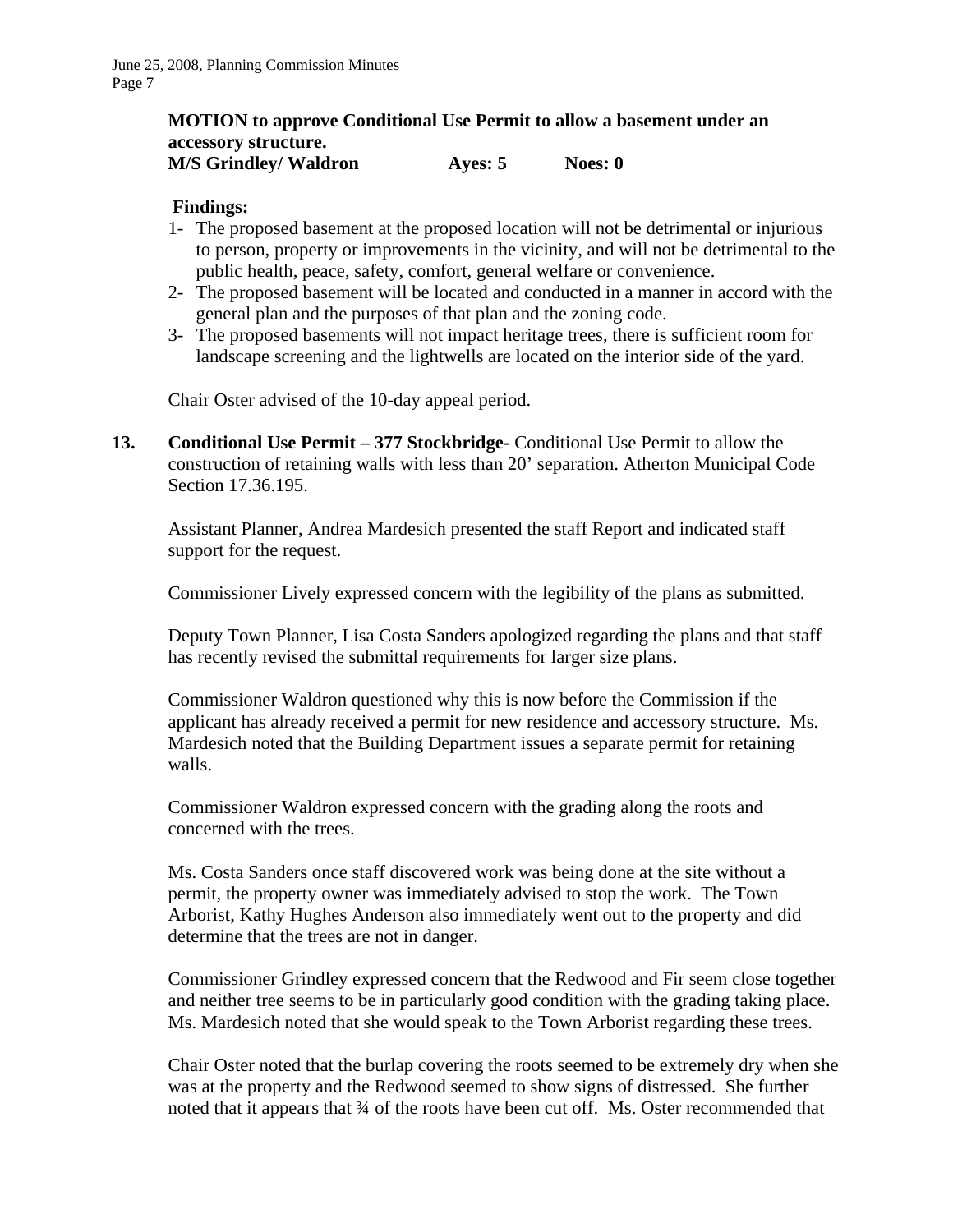June 25, 2008, Planning Commission Minutes Page 8

> the burlap be kept damp at all times. She further noted she'd like to add this point to the motion.

> Commissioner Grindly questioned whether it makes more sense to remove the Redwood and allow the Fir to survive following the contour line.

> Ms. Costa Sanders noted that the Commission cannot take action on removal of a Heritage tree as it has not been publicly noticed. She further noted that within Condition #4 the Commission could recommend that the Arborist Report be applied to all trees on the property.

## OPEN PUBLIC HEARING

Ramin Mir, applicant and property owner of 377 Stockbridge, noted that he has been a contractor/ builder with 14 plus years of experience and retaining walls have always been a part of the drainage and grading system. He also noted that the burlap covering the roots of the trees are watered in the morning and in the evening and if the burlap is dry it is for but an hour before the evening watering.

Chair Oster noted she was at the property around 3:00 pm.

Commissioner Christensen agreed with the applicant that retaining walls should be a part of the grading and drainage plans.

Carol Smith, 238 Oak Grove Avenue, stated that she is a member of the General Plan and questioned how the homeowner is responsible for knowing what is included and what is not included if he or she is not advised by the Town.

Property owner of 359 Stockbridge, stated that there has been a major drainage issue from 377 Stockbridge property to his property and that he hopes that the new construction being done will address drainage issues.

Chair Oster noted that all drainage must stay on the property.

Mr. Mir noted that is the intention and is aware of the drainage and excessive water under ground at these properties.

#### CLOSE PUBLIC HEARING

Commissioner Lively expressed his support for the Conditional Use Permit and further noted that he understood why the applicant has been upset. Commissioner Grindley also expressed support. Commissioner Christensen also concurred with the other Commissioners. Commissioner Waldron expressed her support and having the blessing of the arborist is helpful as well.